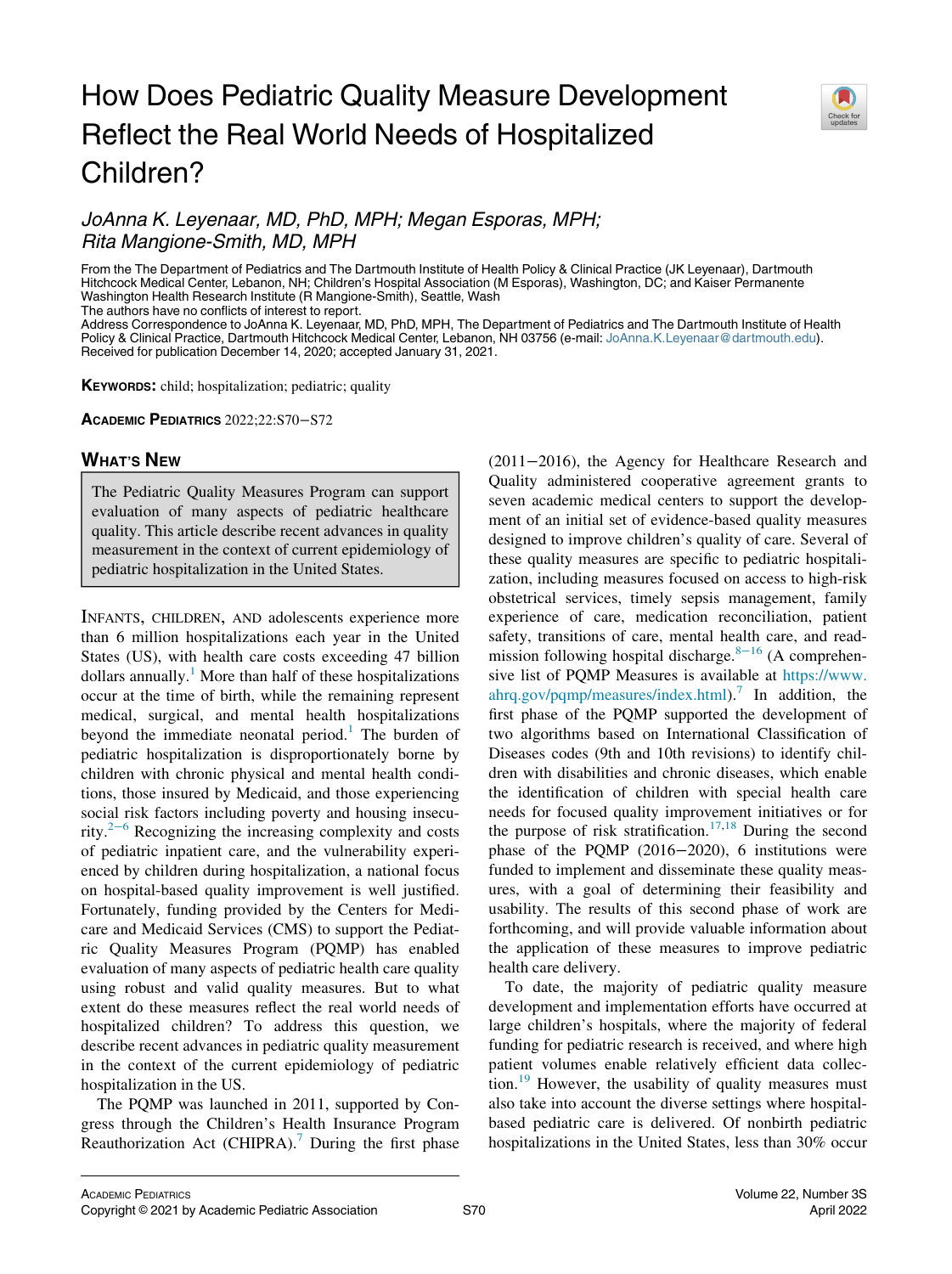at freestanding children's hospitals with the remainder occurring at more than 3000 general hospitals across the country.[2](#page-2-1) All freestanding children's hospitals in the United States are located in urban or suburban regions, leaving more than 1500 US rural hospitals underrepresented in quality measure field-testing and implementation.[2](#page-2-1) One-in-five American children live in rural areas, and one-quarter of these children  $-2.95$  million  $-$  have chronic health conditions.<sup>[20](#page-2-7)</sup> Survey data indicate several urban-rural disparities in health care quality: rural-residing children are more likely to report unmet healthcare needs and less likely to receive preventive health care than children who live in urban areas.<sup>[20](#page-2-7)−22</sup> In a study of freestanding children's hospitals, rural-residing children had a higher prevalence of complex chronic conditions, higher inpatient costs, and greater risk of readmission than their urban-residing peers.<sup>[23](#page-2-8)</sup> Studies of health care quality in rural hospitals are needed to inform quality improvement efforts and the decisions of families and health care providers about where they seek or refer for hospital-based care.

Although, in aggregate, the majority of hospitalized children receive their care at general hospitals, meaningful pediatric quality measurement in this setting is challenged by the relatively low volume of pediatric hospital admissions at any one hospital. Across all general hospitals that admit children, 80% have pediatric volumes of less than 375 hospitalizations a year.<sup>[2](#page-2-1)</sup> These relatively low numbers juxtapose with the need for sufficient patient volumes and statistical power to detect clinically meaningful differences in quality measure performance. Past analyses have shown that more than 85% of pediatric hospitalizations occur at hospitals with sufficient volumes to detect meaningful differences in several all-condition quality measures over a three year study period, while relatively few hospitals have volumes to meaningfully evaluate differences in condition-specific measures. $24$  This calls for unique strategies at general hospitals to evaluate healthcare quality, including a focus on all-condition quality measures that may be applicable to both neonatal and general pediatric populations, collating data across longer periods of time, or joint measurement across several hospitals in a health care system. Illustrating the feasibility of multisite collaboration and performance measurement, a number of recent quality improvement collaboratives representing both children's hospitals and general hospitals have demonstrated significant improvements in quality of care for several common conditions, including bronchiolitis, asthma, and community acquired pneumonia.<sup>25−[27](#page-2-10)</sup> Ongoing support for such quality improvement collaboratives is one means to support general hospitals' quality improvement efforts.

<span id="page-1-0"></span>Several recent studies also demonstrate that a growing number of children who present for care at smaller general hospitals are transferred to children's hospitals for ongoing management of their condition.[28](#page-2-11),[29](#page-2-12) Our knowledge of health care quality associated with interhospital transfer and regionalization of pediatric health care delivery is

limited, as many studies of health care quality exclude transferred patients due to the inability to evaluate their full course of disease management. Of studies focused specifically on children experiencing interhospital transfer, some suggest that the majority of interhospital transfers are potentially unnecessary, given high rates of rapid discharge from the accepting facilities.<sup>[30](#page-2-13)[,31](#page-2-14)</sup> Other studies indicate that inter-hospital transfer is associated with longer lengths of hospitalization, greater odds of receipt of critical care services, and higher risk of in-hospital mortality. $32,33$  $32,33$  $32,33$  Accordingly, evaluation of health care quality related to interhospital transfer of care is needed, and should be responsive to families' experiences and priorities as well as those of health care providers in lowervolume hospitals. Recognizing that interhospital transfer may result in substantial hardships for many families related to direct costs, lodging, transportation and childcare, quality measurement should also address financial burdens and social complexity.<sup>[34](#page-2-17)</sup> Families of rural-residing children may experience particular financial hardships, given the often substantial distances from their homes to regional referral centers, and the relatively higher rates of poverty experienced by rural-residing children.<sup>20[,35](#page-2-18)</sup>

In conclusion, the PQMP has greatly advanced the field of pediatric quality measurement for hospitalized children, providing clinicians, researchers, and health care administrators access to a large number of quality measures to evaluate all phases of pediatric hospitalization, from admission through hospital discharge. Important next steps include the application of these measures across the structurally diverse hospitals where children receive their care, and attention to how interhospital transfer and regionalization of care are associated with health care quality. Future quality measure development and implementation efforts should also take into account the growing recognition of associations between social complexity and pediatric hospitalization, the financial burden of hospitalization on families, and the consequences of systemic racism in pediatric health care delivery. Recognizing and addressing social complexity and health disparities within a quality improvement framework will further advance the quality of pediatric hospital-based care.

### **ACKNOWLEDGMENTS**

Funding Statement: The authors were supported by funding from a cooperative agreement with the Agency for Healthcare Research and Quality and Centers for Medicare and Medicaid Services, grant number [U18HS025291](#page-1-0), principal investigator, Rita Mangione-Smith. The funders had no role in the writing of the report; nor in the decision to submit the article for publication.

The views expressed in this article are those of the authors, and no official endorsement by the Agency for Healthcare Research and Quality (AHRQ), the Centers for Medicare and Medicaid Services (CMS), or the Department of Health and Human Services (DHHS) is intended or should be inferred.

This article is published as part of a supplement sponsored by the US Department of Health and Human Services, the Centers for Medicare and Medicaid Services, and the Agency for Healthcare Research and Quality.